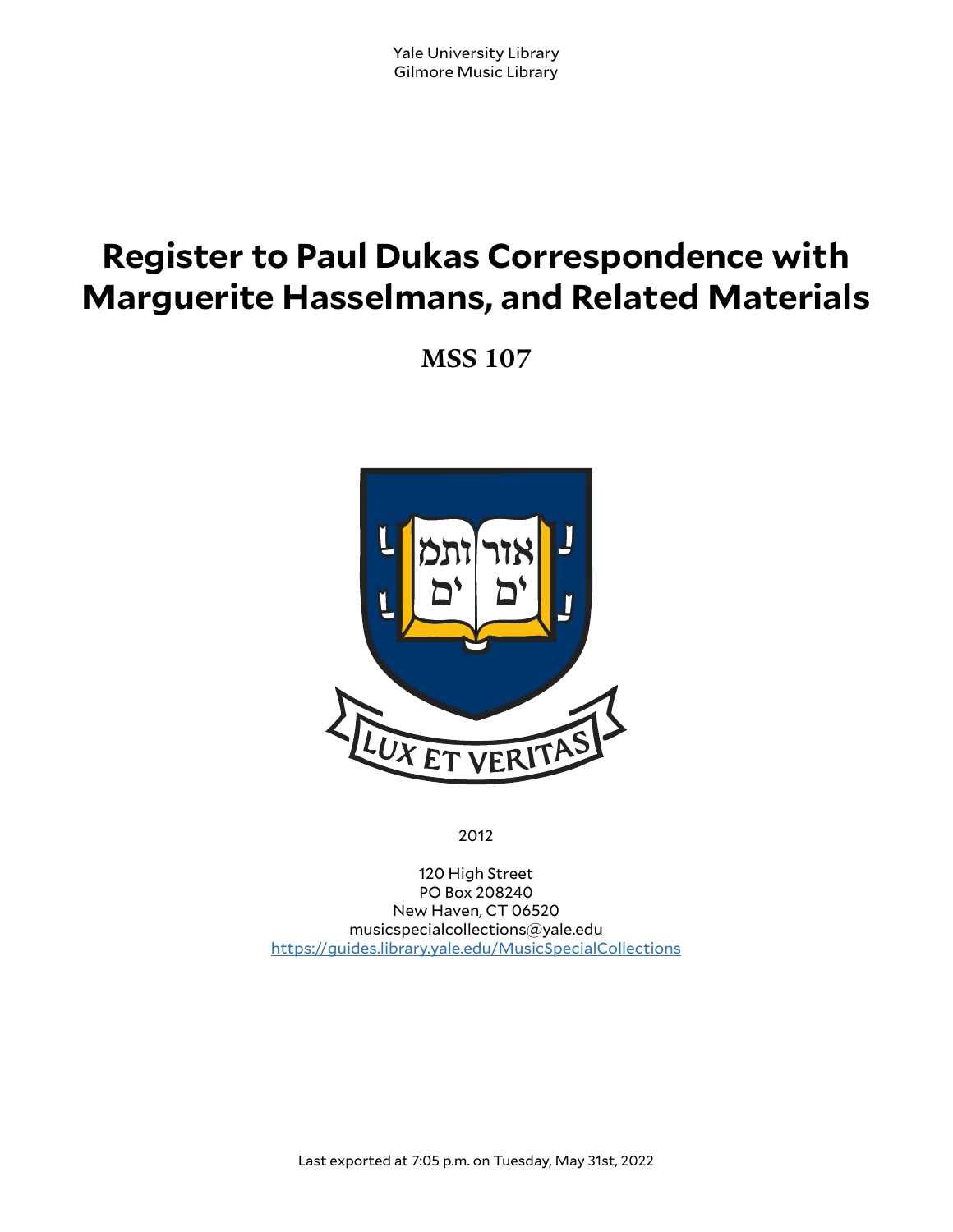# **Table of Contents**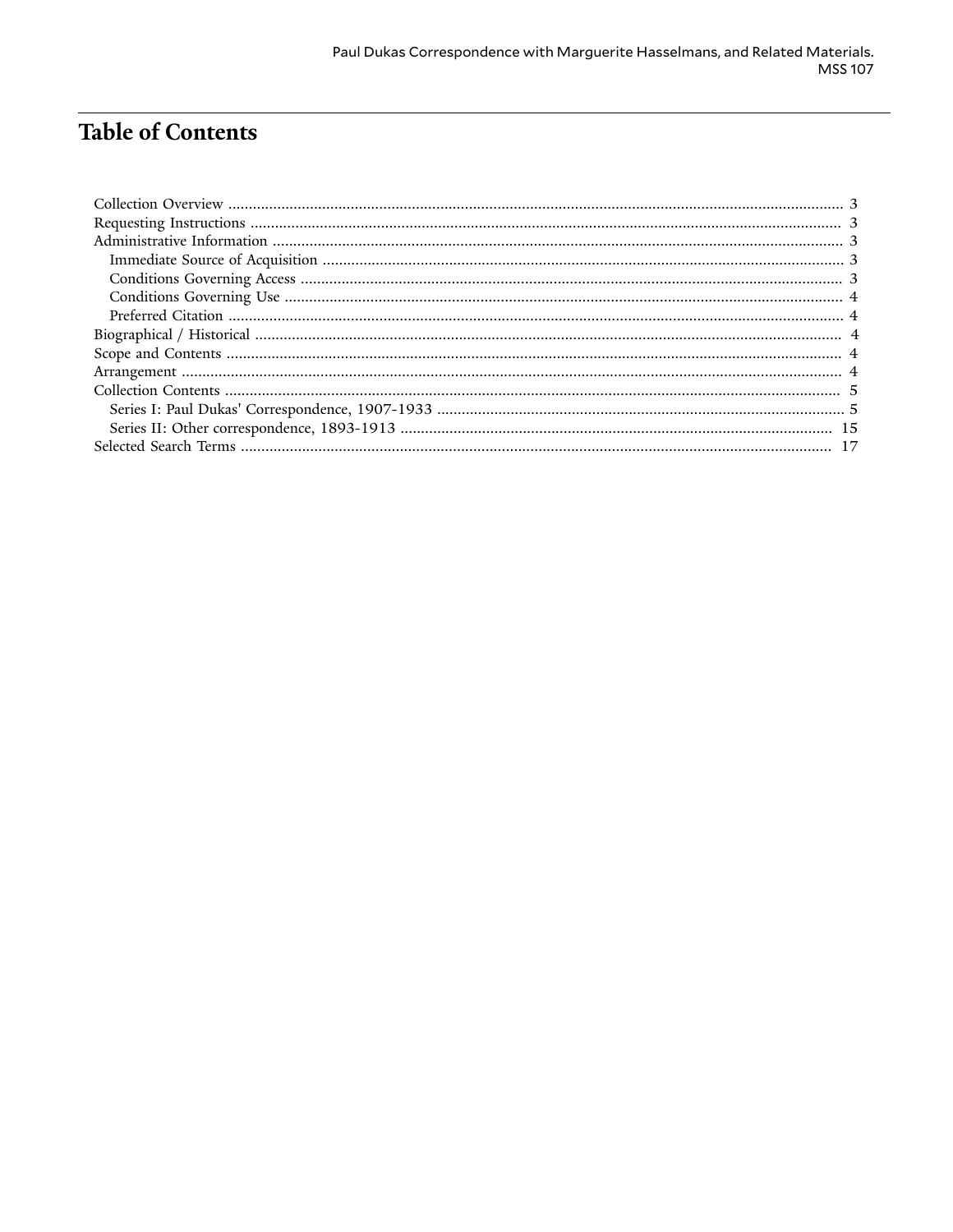## <span id="page-2-0"></span>**Collection Overview**

|                                                      | <b>REPOSITORY:</b> Gilmore Music Library<br>120 High Street<br>PO Box 208240<br>New Haven, CT 06520<br>musicspecialcollections@yale.edu<br>https://guides.library.yale.edu/MusicSpecialCollections |
|------------------------------------------------------|----------------------------------------------------------------------------------------------------------------------------------------------------------------------------------------------------|
| <b>CALL NUMBER: MSS 107</b>                          |                                                                                                                                                                                                    |
|                                                      | <b>CREATOR: Dukas, Paul, 1865-1935</b>                                                                                                                                                             |
|                                                      | <b>TITLE:</b> Paul Dukas Correspondence with Marguerite Hasselmans, and Related<br>Materials.                                                                                                      |
|                                                      | <b>DATES: 1893-1933</b>                                                                                                                                                                            |
| <b>PHYSICAL DESCRIPTION:</b> 0.5 linear feet (1 box) |                                                                                                                                                                                                    |
| LANGUAGE: InEnglish.                                 |                                                                                                                                                                                                    |
|                                                      | <b>SUMMARY:</b> Correspondence between the French composer and critic Paul Dukas<br>(1865-1935) and his friend Marguerite Hasselmans, a concert pianist and<br>Gabriel Fauré's mistress.           |
|                                                      | <b>ONLINE FINDING AID:</b> To cite or bookmark this finding aid, please use the following link: https://<br>hdl.handle.net/10079/fa/music.mss.0107                                                 |

## <span id="page-2-1"></span>**Requesting Instructions**

To request items from this collection for use on site, please use the request links in the HTML version of this finding aid, available at [https://hdl.handle.net/10079/fa/music.mss.0107.](https://hdl.handle.net/10079/fa/music.mss.0107)

Key to the container abbreviations used in the PDF finding aid:

b. box f. folder

### <span id="page-2-2"></span>**Administrative Information**

#### <span id="page-2-3"></span>**Immediate Source of Acquisition**

Acquired from Sotheby's in 2009.

#### <span id="page-2-4"></span>**Conditions Governing Access**

The collection is open to researchers by appointment. There are no restricted materials in the collection. Please contact the **Special [Collections](http://www.library.yale.edu/musiclib) staff** to schedule an appointment.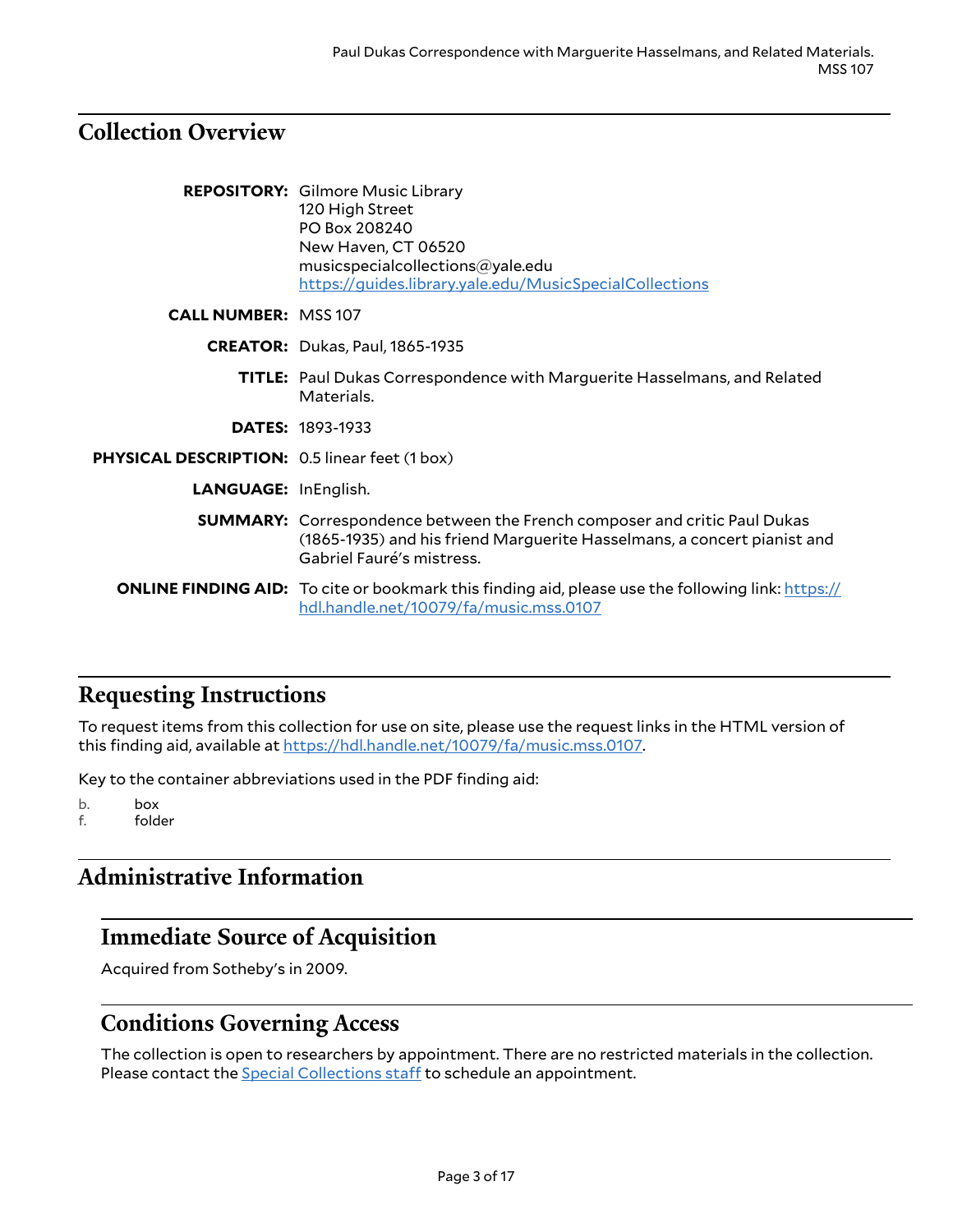# <span id="page-3-0"></span>**Conditions Governing Use**

Paul Dukas Correspondence with Marguerite Hasselmans, and Related Materials is the physical property of the Irving S. Gilmore Music Library of Yale University. Copyrights belong to the composers and authors, or their legal heirs and assigns.

# <span id="page-3-1"></span>**Preferred Citation**

MSS 107, Paul Dukas Correspondence with Marguerite Hasselmans, and Related Materials in the Irving S. Gilmore Music Library of Yale University.

# <span id="page-3-2"></span>**Biographical / Historical**

Paul Dukas was born in Paris on October 1, 1865. He studied composition at the Paris Conservatoire with Ernest Guiraud; in 1928, Dukas himself became a professor of composition at the Conservatoire. Like Schumann, Debussy, and Thomson, Dukas was a prominent music critic as well as a composer. He composed a variety of works, mostly for orchestra, voice, or piano. He was not prolific, and he destroyed numerous pieces that did not meet his standards. His most frequently performed composition is *The Sorcerer's Apprentice*. He died in Paris on May 17, 1935.

Marguerite Hasselmans (1876–1947), daughter of the harpist and composer Alphonse Hasselmans, was a concert pianist and Gabriel Fauré's mistress and constant companion until the end of his days. She was also a close friend of Paul Dukas and Isaac Albéniz. She was beautiful and cultivated; she was interested in philosophy, she read Russian, and she behaved like a modern young woman, for example by smoking and wearing makeup in public. She was appreciated by her contemporaries for her musical talents, her conversation and her delicacy.

# <span id="page-3-3"></span>**Scope and Contents**

Paul Dukas' correspondence with Marguerite Hasselmans spans the years 1907 to 1933 and includes 86 autograph letters and 50 postcards adressed to Marguerite Hasselmans, signed with initials ("PD") or in full ("Paul Dukas"). The collection also includes three letters from Paul Dukas to Gabriel Fauré and contains 15 letters and postcards to Marguerite Hasselmans or her father Alphonse and her brother Louis, written by Paul Poujaud, Jules Massenet, Benjamin Godard, Pauline Viardot, Pierre Lalo and Camille Saint-Saëns.

#### <span id="page-3-4"></span>**Arrangement**

In 2 series as follows: I. Paul Dukas' Correspondence. II. Other Correspondence.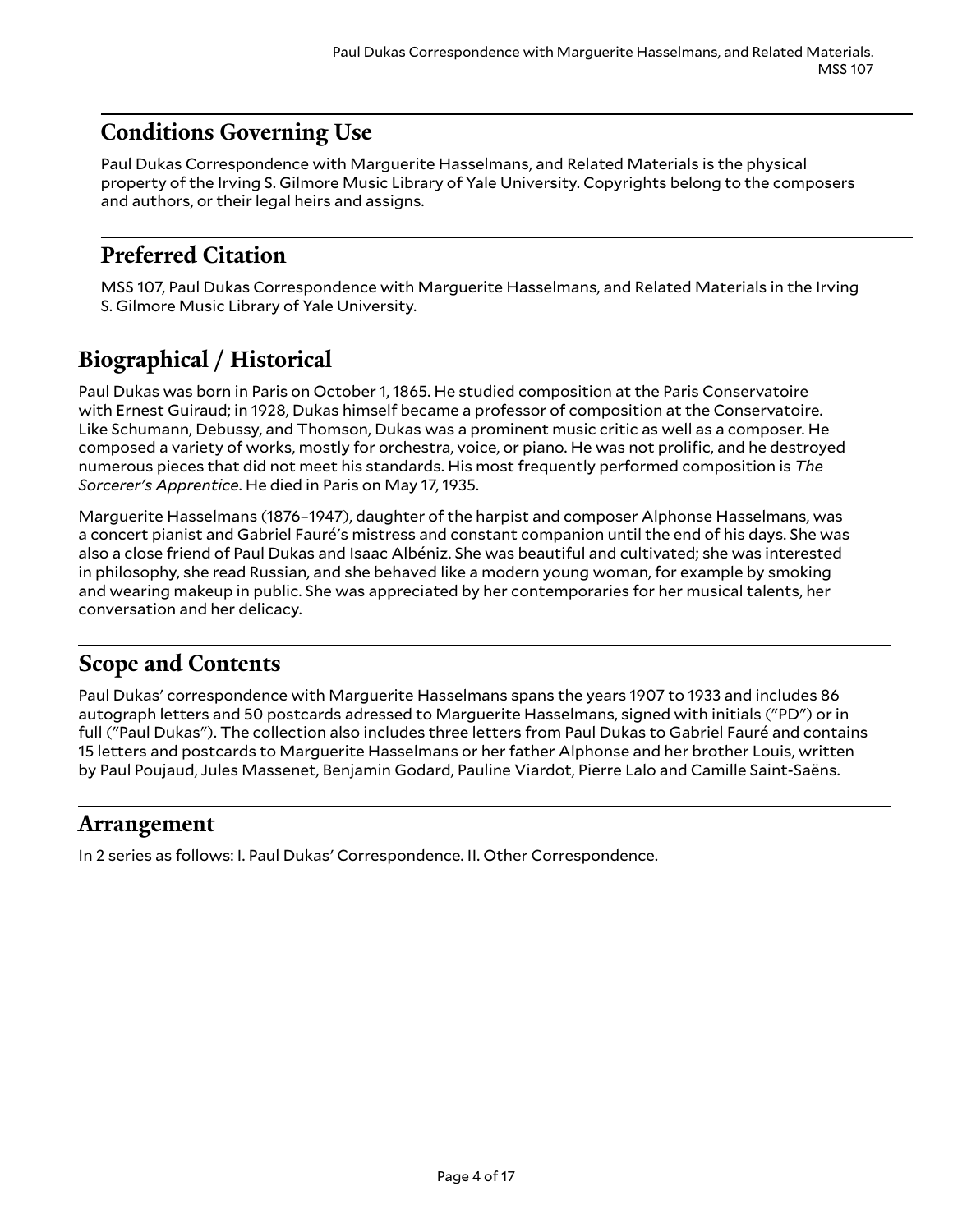# <span id="page-4-0"></span>**Collection Contents Series I: Paul Dukas' Correspondence, 1907-1933**

<span id="page-4-1"></span>*86 Items (letters, 50 postcards.)*

*Letters are of di erent size, some are cross-written, some with drawings.*

Letters and postcards were written from various places : Paris, Royan, Villefranche-sur-Mer, Cannes, Brussels, Fontainebleau, Salzburg and elsewhere. It is a characteristically witty series, especially in the collection of postcards, where the composer often sends a humorous line or remark, sometimes relating to the image printed on the reverse, enclosing frivolous and irreverent poems. It is also a revealing correspondence, all the more since Paul Dukas was a notably private person. This collection of letters to Marguerite Hasselmans contains intimate insights into his private and professional life, discussing his works, including Ariane et Barbe-Bleu, the symphony, la Peri amongst others ; his friendship with Albéniz (deploring his loss), Fauré, Paul Claudel, Alfred Cortot, Widor, Saint-Saëns, Jacques Durand, Florent Schmitt, Poujaud, and his family, including announcing his decision to marry Suzanne Pereyra, the death of his brother, the anniversary of his father's death and other family events; the musical life of Paris and his work as a critic. As the companion of Fauré and a musician herself, Marguerite Hasselmans was a uniquelyplaced correspondent for Paul Dukas.Their correspondence continued and even intensified after Fauré's death.

| Correspondence to Marguerite Hasselmans                          | 1907                                                                                                   |
|------------------------------------------------------------------|--------------------------------------------------------------------------------------------------------|
| Paris<br>2 pages                                                 | 1907                                                                                                   |
|                                                                  |                                                                                                        |
| Paris<br>2 pages                                                 | 1907                                                                                                   |
| Autograph letter signed Paul Dukas                               |                                                                                                        |
| Paris<br>1 page                                                  | 1907                                                                                                   |
| Autograph letter signed Paul Dukas                               |                                                                                                        |
| Paris<br>2 pages                                                 | 1907                                                                                                   |
| Autograph letter signed Paul Dukas                               |                                                                                                        |
| Paris<br>3 pages                                                 | 1907                                                                                                   |
| Autograph letter signed Paul Dukas                               |                                                                                                        |
| Paris<br>2 pages                                                 | 1907 May 15                                                                                            |
|                                                                  |                                                                                                        |
|                                                                  | 1907 June 17                                                                                           |
| Autograph letter signed Paul Dukas                               |                                                                                                        |
| Paris<br>3 pages<br>Autograph letter signed Paul Dukas, envelope | 1907 September<br>6                                                                                    |
|                                                                  | Autograph letter signed Paul Dukas<br>Autograph letter signed Paul Dukas, envelope<br>Paris<br>3 pages |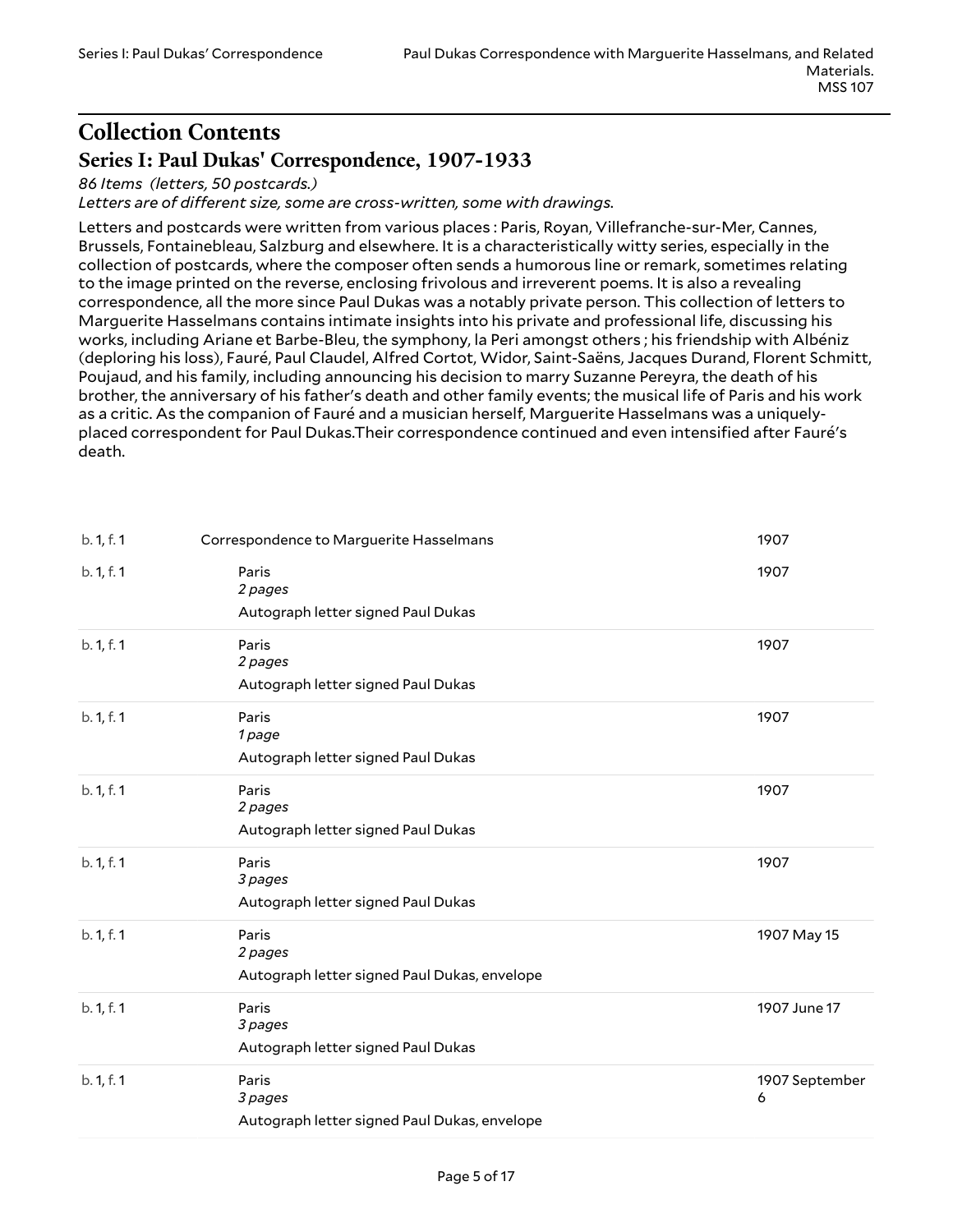| b. 1, f. 1 | Paris<br>Autograph postcard signed PD                            | 1907 September       |
|------------|------------------------------------------------------------------|----------------------|
| b. 1, f. 1 | Paris<br>Autograph postcard signed PD                            | 1907 October         |
| b. 1, f. 1 | Paris<br>2 pages<br>Autograph letter signed Paul Dukas           | 1907 December<br>7   |
| b. 1, f. 2 | Correspondence to Marguerite Hasselmans                          | 1908-1910            |
| b. 1, f. 2 | Paris<br>2 pages<br>Autograph letter signed Paul Dukas           | 1908 February<br>10  |
| b. 1, f. 2 | Paris<br>Autograph postcard signed PD                            | 1908 February<br>25  |
| b. 1, f. 2 | Paris<br>Autograph poscard signed PD                             | 1908 April 3         |
| b. 1, f. 2 | Paris<br>2 pages<br>Autograph letter signed paul Dukas           | 1908 August 9        |
| b. 1, f. 2 | Paris<br>2 pages<br>Autograph letter signed Paul Dukas, envelope | 1908 November<br>8   |
| b. 1, f. 2 | <b>Brussels</b><br>Autograph postcard signed Paul Dukas          | 1908 December<br>12  |
| b. 1, f. 2 | <b>Brussels</b><br>Autograph postcard signed PD                  | 1908 December<br>15  |
| b. 1, f. 2 | Paris<br>Autograph poscard signed PD                             | 1909 March 6         |
| b. 1, f. 2 | Paris<br>Autograph poscard signed PD                             | 1909 April 4         |
| b. 1, f. 2 | Paris<br>2 pages<br>Autograph letter signed Paul Dukas, envelope | 1909 July 8          |
| b. 1, f. 2 | Paris<br>Autograph poscard signed PD                             | 1909 August 13       |
| b. 1, f. 2 | Paris<br>Autograph postcard signed PD                            | 1909 September<br>23 |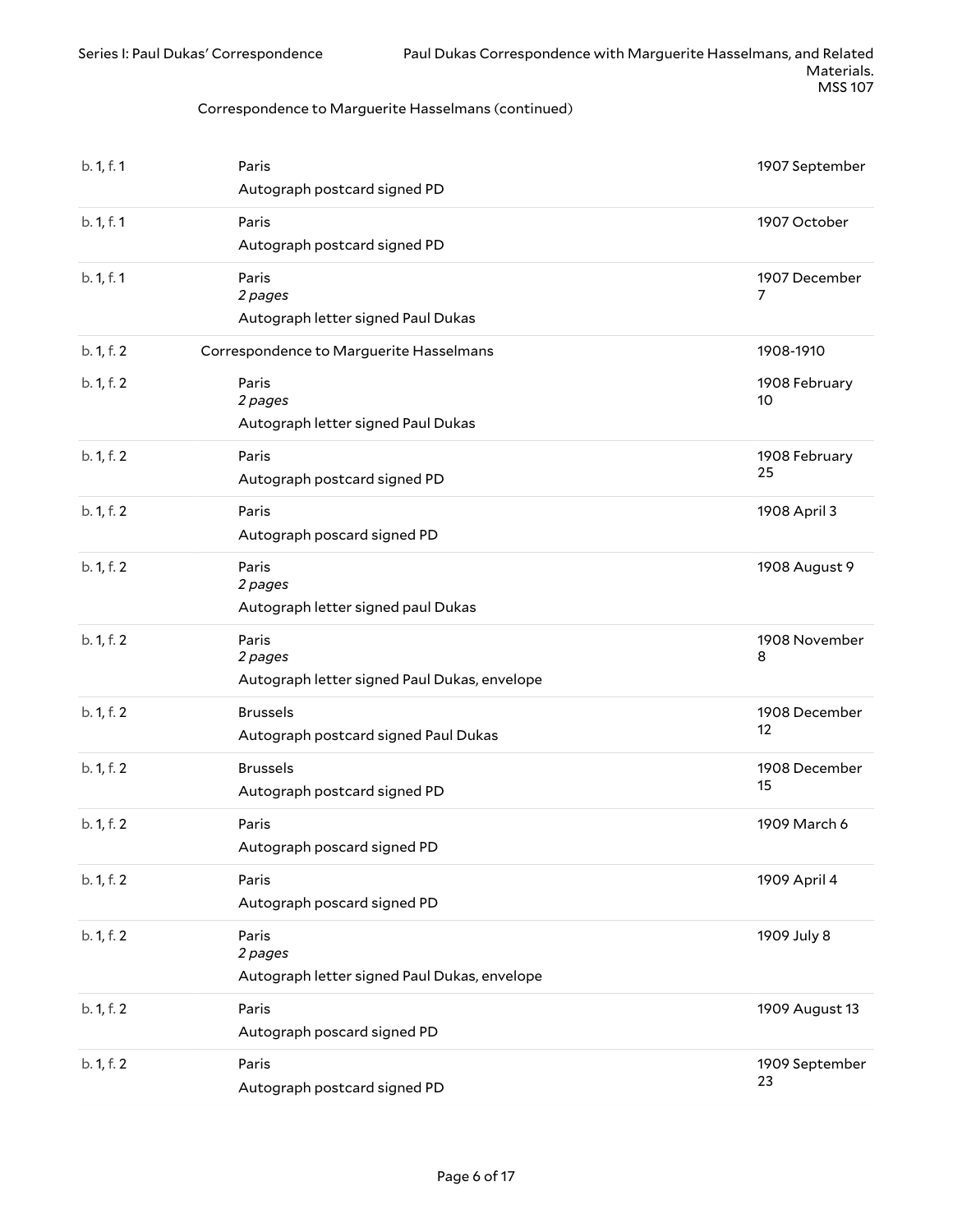| b. 1, f. 2 | Paris<br>2 pages<br>Autograph letter signed Paul Dukas, envelope       | 1910 February 8      |
|------------|------------------------------------------------------------------------|----------------------|
| b. 1, f. 2 | Paris<br>1 page<br>Autograph letter signed Paul Dukas, envelope        | 1910 May 19          |
| b. 1, f. 2 | Paris<br>2 pages<br>Autograph letter signed Paul Dukas                 | 1910 May             |
| b. 1, f. 2 | Paris<br>1 page<br>Autograph letter signed Paul Dukas                  | 1910 August          |
| b. 1, f. 2 | Salzburg<br>Autograph postcard signed PD                               | 1910 October 18      |
| b. 1, f. 2 | Paris<br>1 Item (page, envelope)<br>Autograph letter signed Paul Dukas | 1910 October 24      |
| b. 1, f. 2 | Paris<br>1 page<br>Autograph letter signed PD                          | 1910 October 26      |
| b. 1, f. 2 | Paris<br>1 page<br>Autograph letter signed PD                          | 1910 December<br>7   |
| b. 1, f. 3 | Correspondence to Marguerite Hasselmans                                | 1911-1913            |
| b. 1, f. 3 | Paris<br>Autograph postcard signed Paul Dukas                          | 1911 August 21       |
| b. 1, f. 3 | Paris<br>Autograph postcard                                            | 1911 August 26       |
| b. 1, f. 3 | Paris<br>Autograph postcard signed PD                                  | 1911 September<br>9  |
| b. 1, f. 3 | Paris<br>Autograph poscard signed PD                                   | 1911 September<br>26 |
| b. 1, f. 3 | Paris<br>2 pages                                                       | 1911 October 7       |
| b. 1, f. 3 | Paris<br>1 page<br>Autograph letter signed Paul Dukas                  | 1912 ?               |
| b. 1, f. 3 | Paris<br>Autograph card signed Paul Dukas                              | 1912 March           |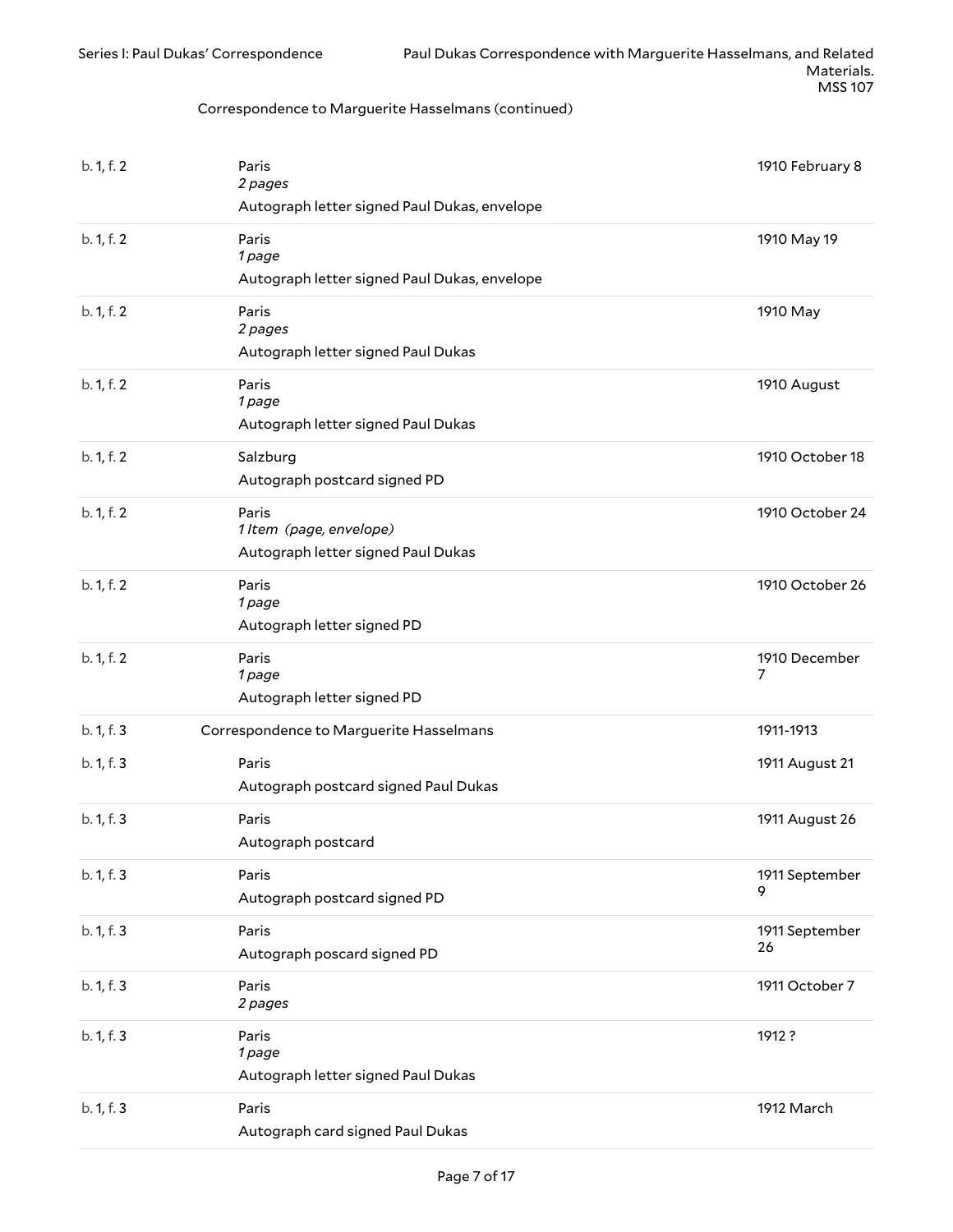| b. 1, f. 3 | Paris<br>3 pages<br>Autograph letter signed Paul Dukas | 1912 March 23   |
|------------|--------------------------------------------------------|-----------------|
| b. 1, f. 3 | Paris<br>2 pages<br>Autograph letter signed Paul Dukas | 1912 May 20     |
| b. 1, f. 3 | Paris<br>1 page<br>Autograph letter signed Paul Dukas  | 1912 June 17    |
| b. 1, f. 3 | Paris<br>1 page<br>Autograph letter signed PD          | 1912 July 13    |
| b. 1, f. 3 | Florence<br>Autograph postcard signed PD               | 1912 August 28  |
| b. 1, f. 3 | Paris<br>Autograph postcard signed Paul Dukas          | 1912 October 13 |
| b. 1, f. 3 | Paris<br>1 page<br>Autograph letter signed PD          | 1913            |
| b. 1, f. 3 | Paris<br>1 page<br>Autograph letter signed Paul Dukas  | 1913 January 24 |
| b. 1, f. 3 | Paris<br>Autograph poscard signed Paul Dukas           | 1913 March 10   |
| b. 1, f. 3 | Paris<br>1 page<br>Autograph letter signed Paul Dukas  | 1913 April 19   |
| b. 1, f. 3 | Nîmes<br>Autograph postcard signed PD                  | 1913 May 24     |
| b. 1, f. 3 | Paris<br>Autograph postcard signed Paul Dukas          | 1913 June 20    |
| b. 1, f. 3 | Paris<br>Autograph postcard signed Paul Dukas          | 1913 August 11  |
| b. 1, f. 3 | Paris<br>Autograph postcard                            | 1913 August 18  |
| b. 1, f. 3 | Paris<br>Autograph postcard signed PD                  | 1913 August 30  |
| b. 1, f. 3 | Paris                                                  | $\ddot{\cdot}$  |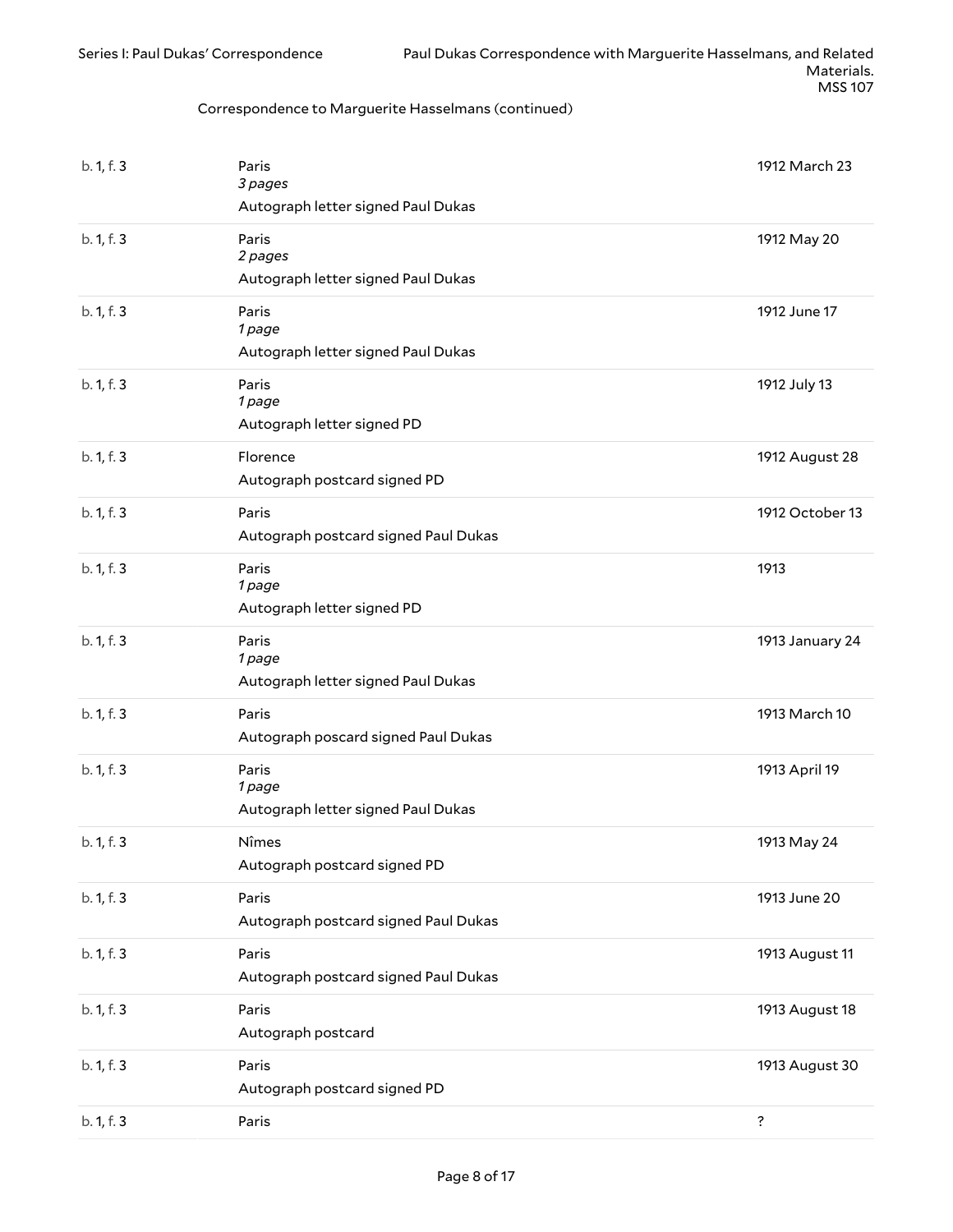| b. 1, f. 4 | Correspondence to Marguerite Hasselmans                          | 1914-1916           |
|------------|------------------------------------------------------------------|---------------------|
| b. 1, f. 4 | Avignon<br>Autograph postcard signed PD                          | 1914 May 9          |
| b. 1, f. 4 | Montpellier<br>Autograph postcard signed PD                      | 1914 May 17         |
| b. 1, f. 4 | Moulins<br>Autograph postcard signed PD                          | 1914 May 27         |
| b. 1, f. 4 | Paris<br>1 page<br>Autograph letter signed Paul Dukas            | 1914 May 31         |
| b. 1, f. 4 | Paris<br>1 page<br>Autograph letter signed Paul Dukas            | 1914 August 29      |
| b. 1, f. 4 | Paris<br>2 pages<br>Autograph letter signed PD                   | 1914 December<br>14 |
| b. 1, f. 4 | Paris<br>Autograph letter signed PD                              | 1915 January 21     |
| b. 1, f. 4 | Paris<br>Autograph postcard                                      | 1915 May 25         |
| b. 1, f. 4 | Paris<br>Autograph postcard signed Paul Dukas                    | 1915 June 20        |
| b. 1, f. 4 | Paris<br>Autograph postcard signed PD                            | 1915 September<br>4 |
| b. 1, f. 4 | Paris<br>Autograph postcard signed Paul Dukas                    | 1915 September      |
| b. 1, f. 4 | Paris<br>2 pages<br>Autograph letter signed Paul Dukas, envelope | 1915 December<br>11 |
| b. 1, f. 4 | Paris<br>2 pages<br>Autograph letter signed Paul Dukas, envelope | 1916 January 2      |
| b. 1, f. 4 | Paris<br>3 pages<br>Autograph letter signed PD, envelope         | 1916 April 19       |
| b. 1, f. 4 | Paris<br>4 pages<br>Autograph letter signed Paul Dukas, envelope | 1916 July 26        |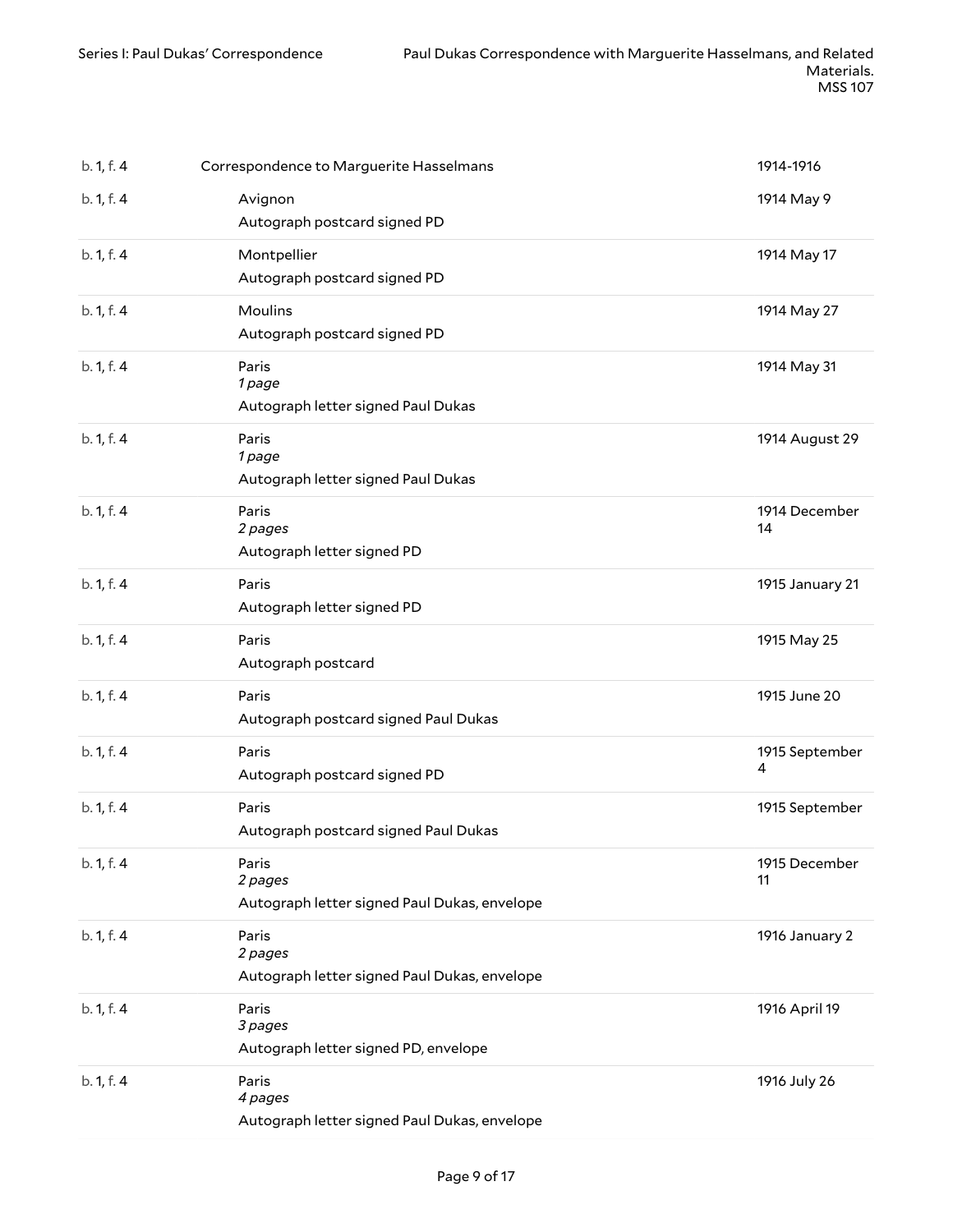| b. 1, f. 4 | Paris<br>2 pages<br>Autograph letter signed Paul Dukas, envelope             | 1916 July 30         |
|------------|------------------------------------------------------------------------------|----------------------|
| b. 1, f. 4 | Paris<br>1 page<br>Autograph letter signed PD                                | 1916 September<br>24 |
| b. 1, f. 5 | Correspondence to Marguerite Hasselmans                                      | 1917-1920            |
| b. 1, f. 5 | Paris<br>1 page<br>Autograph letter signed Paul Dukas                        | 1917                 |
| b. 1, f. 5 | Paris<br>3 pages<br>Autograph letter signed Paul Dukas                       | 1917 April 8         |
| b. 1, f. 5 | Paris<br>1 page<br>Autograph letter signed Paul Dukas                        | 1917 August 15       |
| b. 1, f. 5 | Cannes<br>2 pages<br>Autograph letter signed Paul Dukas                      | 1917 December<br>11  |
| b. 1, f. 5 | Paris<br>Autograph postcard signed PD                                        | 1918 August 27       |
| b. 1, f. 5 | Villefranche-sur-Mer<br>Autograph postcard signed PD                         | 1919                 |
| b. 1, f. 5 | Villefranche-sur-Mer<br>Autograph postcard signed PD                         | 1919 April 6         |
| b. 1, f. 5 | <b>Nice</b><br>Autograph postcard signed Paul Dukas                          | 1919 October 17      |
| b. 1, f. 5 | Cannes<br>2 pages<br>Autograph letter signed PD, envelope                    | 1919 December<br>11  |
| b. 1, f. 5 | Paris<br>1 page<br>Autograph letter signed PD                                | 1920 January 25      |
| b. 1, f. 5 | Villefranche-sur-Mer<br>1 page<br>Autograph letter signed PD (cross-written) | 1920 April 8         |
| b. 1, f. 5 | Villefranche-sur-Mer<br>3 pages<br>Autograph letter signed PD, envelope      | 1920 December<br>10  |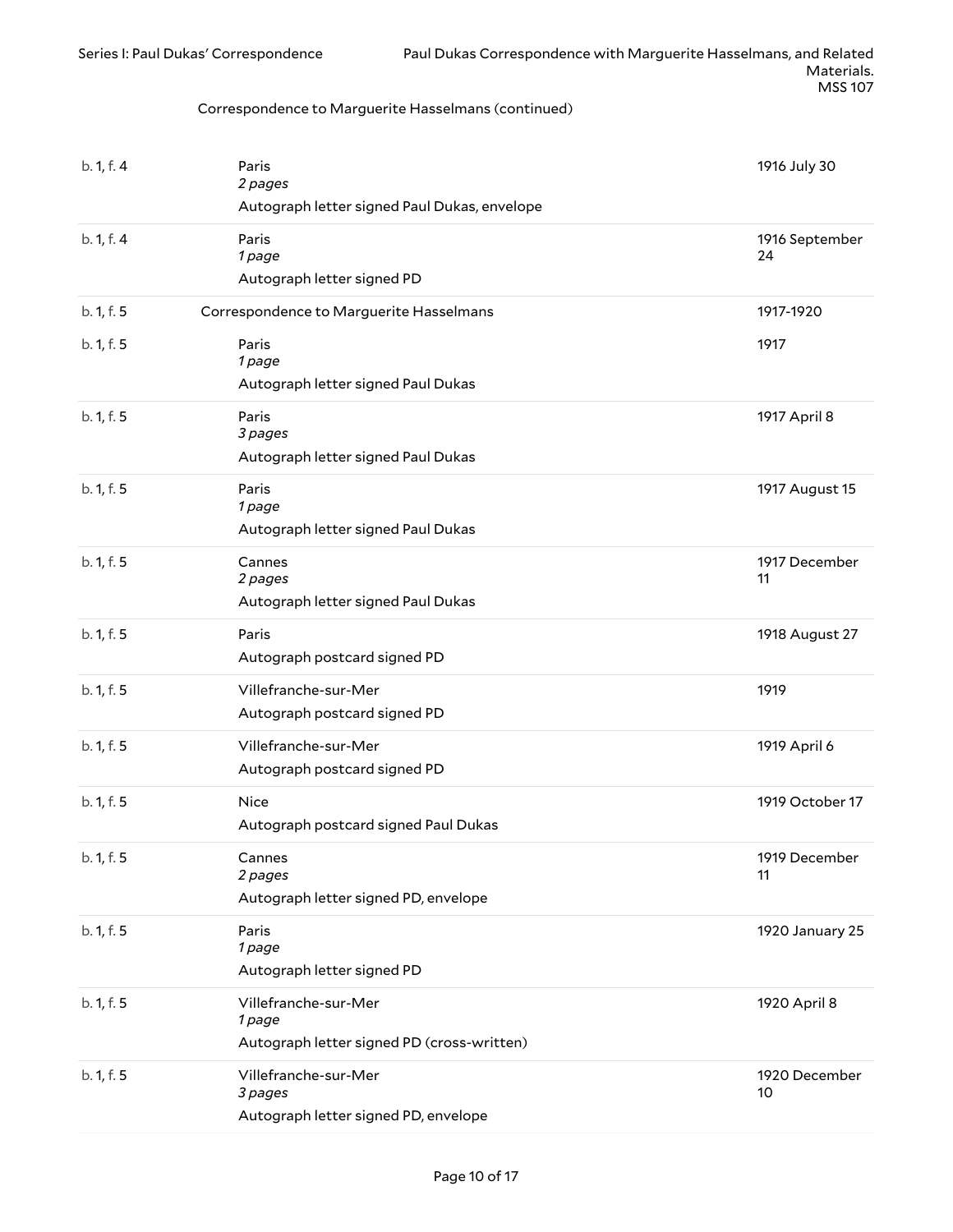| b. 1, f. 5 | ?<br>Autograph postcard signed PD                                | 1920?                |
|------------|------------------------------------------------------------------|----------------------|
| b. 1, f. 6 | Correspondence to Marguerite Hasselmans                          | 1921-1925            |
| b. 1, f. 6 | Paris<br>Autograph postcard signed PD                            | ?                    |
| b. 1, f. 6 | ?<br>Autograph postcard signed PD                                | ?                    |
| b. 1, f. 6 | Paris<br>Autograph postcard signed Paul Dukas                    | 1921 April 10        |
| b. 1, f. 6 | Hardelot<br>Autograph postcard signed Paul Dukas                 | 1921 September<br>20 |
| b. 1, f. 6 | Fontainebleau<br>Autograph postcard signed PD                    | 1922 August 20       |
| b. 1, f. 6 | Fontainebleau<br>2 pages<br>Autograph letter signed PD, envelope | 1922 September<br>28 |
| b. 1, f. 6 | Royan<br>2 pages<br>Autograph letter signed Paul Dukas           | 1924 October 28      |
| b. 1, f. 6 | Paris<br>2 pages<br>Autograph letter signed Paul Dukas, envelope | 1925 ? 10            |
| b. 1, f. 6 | Paris<br>1 page<br>Autograph letter signed PD                    | 1925 April 26        |
| b. 1, f. 6 | Paris<br>2 pages<br>Autograph letter signed Paul Dukas           | 1925 April 28        |
| b. 1, f. 6 | Royan<br>4 pages<br>Autograph letter signed Paul Dukas, envelope | 1925 August 3        |
| b. 1, f. 6 | Paris<br>4 pages<br>Autograph letter signed Paul Dukas, envelope | 1925 August 23       |
| b. 1, f. 6 | Royan<br>Autograph postcard signed Paul Dukas (cross-written)    | 1925 September<br>8  |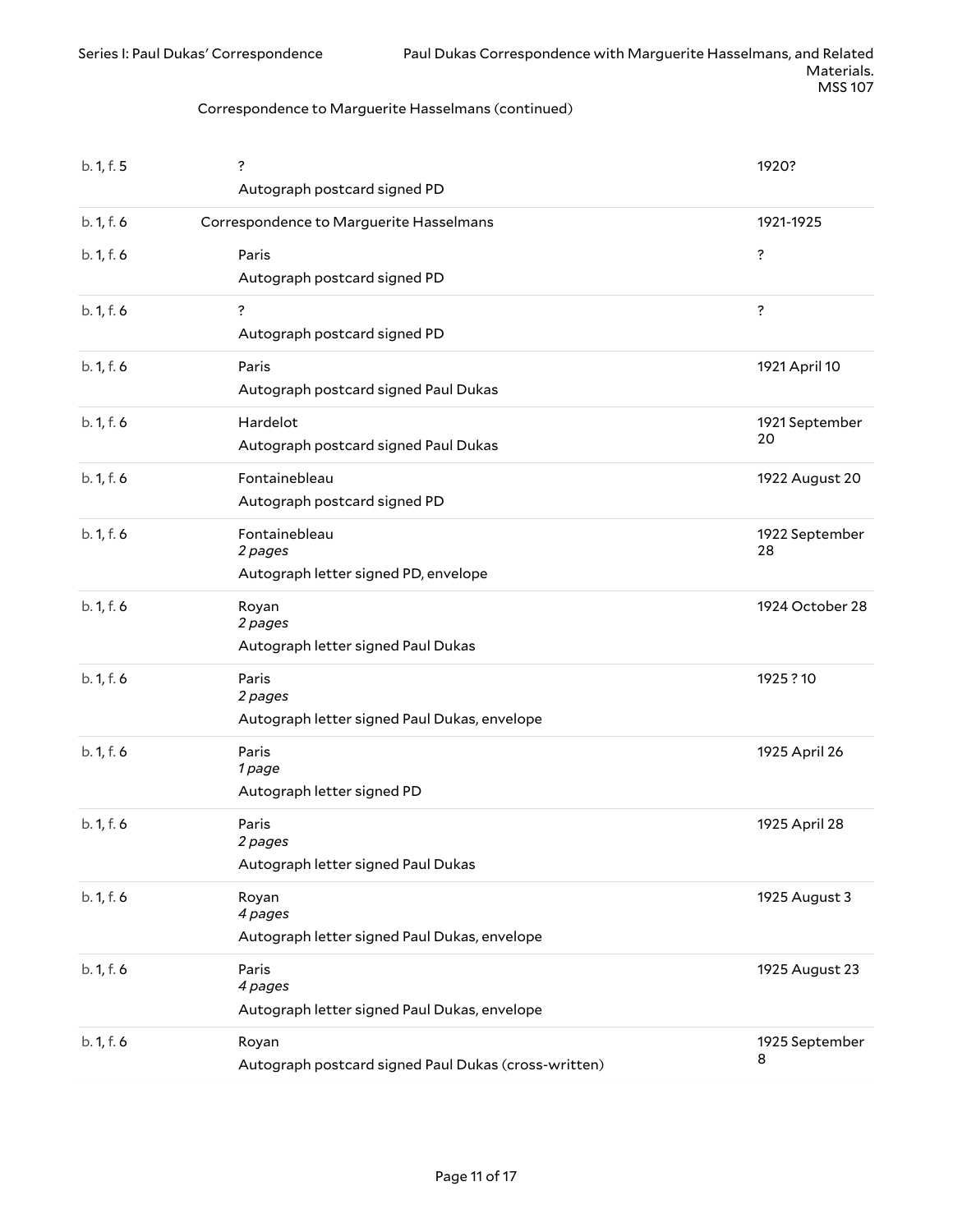| b. 1, f. 6 | Royan<br>2 pages                                    | 1925 October 11      |
|------------|-----------------------------------------------------|----------------------|
|            | Autograph letter signed Paul Dukas, envelope        |                      |
| b. 1, f. 6 | Royan<br>2 pages                                    | 1925 November<br>9   |
|            | Autograph letter signed Paul Dukas, envelope        |                      |
| b. 1, f. 6 | Paris<br>2 pages                                    | 1925 December<br>24  |
|            | Autograph letter signed Paul Dukas, envelope        |                      |
| b. 1, f. 7 | Correspondence to Marguerite Hasselmans             | 1926-1927            |
| b. 1, f. 7 | Paris<br>2 pages                                    | 1926 January 2       |
|            | Autograph letter signed Paul Dukas, envelope        |                      |
| b. 1, f. 7 | Paris<br>1 page                                     | 1926 January 10      |
|            | Autograph letter signed Paul Dukas                  |                      |
| b. 1, f. 7 | Paris<br>1 page                                     | 1926 March 13        |
|            | Autograph letter signed Paul Dukas (cross-written)  |                      |
| b. 1, f. 7 | Paris                                               | 1926 May 4           |
|            |                                                     |                      |
|            | 2 pages                                             |                      |
|            | Autograph letter signed Paul Dukas, envelope        |                      |
| b. 1, f. 7 | Nîmes                                               | 1926 May 15          |
|            | Autograph postcard signed PD                        |                      |
| b. 1, f. 7 | Sète                                                | 1926 May 21          |
|            | Autograph postcard signed PD                        |                      |
| b. 1, f. 7 | Royan                                               | 1926 June 3          |
|            | 1 page                                              |                      |
|            | Autograph letter signed Paul Dukas                  |                      |
| b. 1, f. 7 | Paris                                               | 1926 August 18       |
|            | 4 pages                                             |                      |
|            | Autograph letter signed Paul Dukas (cross-written)  |                      |
| b. 1, f. 7 | Paris                                               | 1926 September<br>17 |
|            | 1 page<br>Autograph letter signed PD (cross-writen) |                      |
|            |                                                     |                      |
| b. 1, f. 7 | Paris<br>1 page                                     | 1926 October 29      |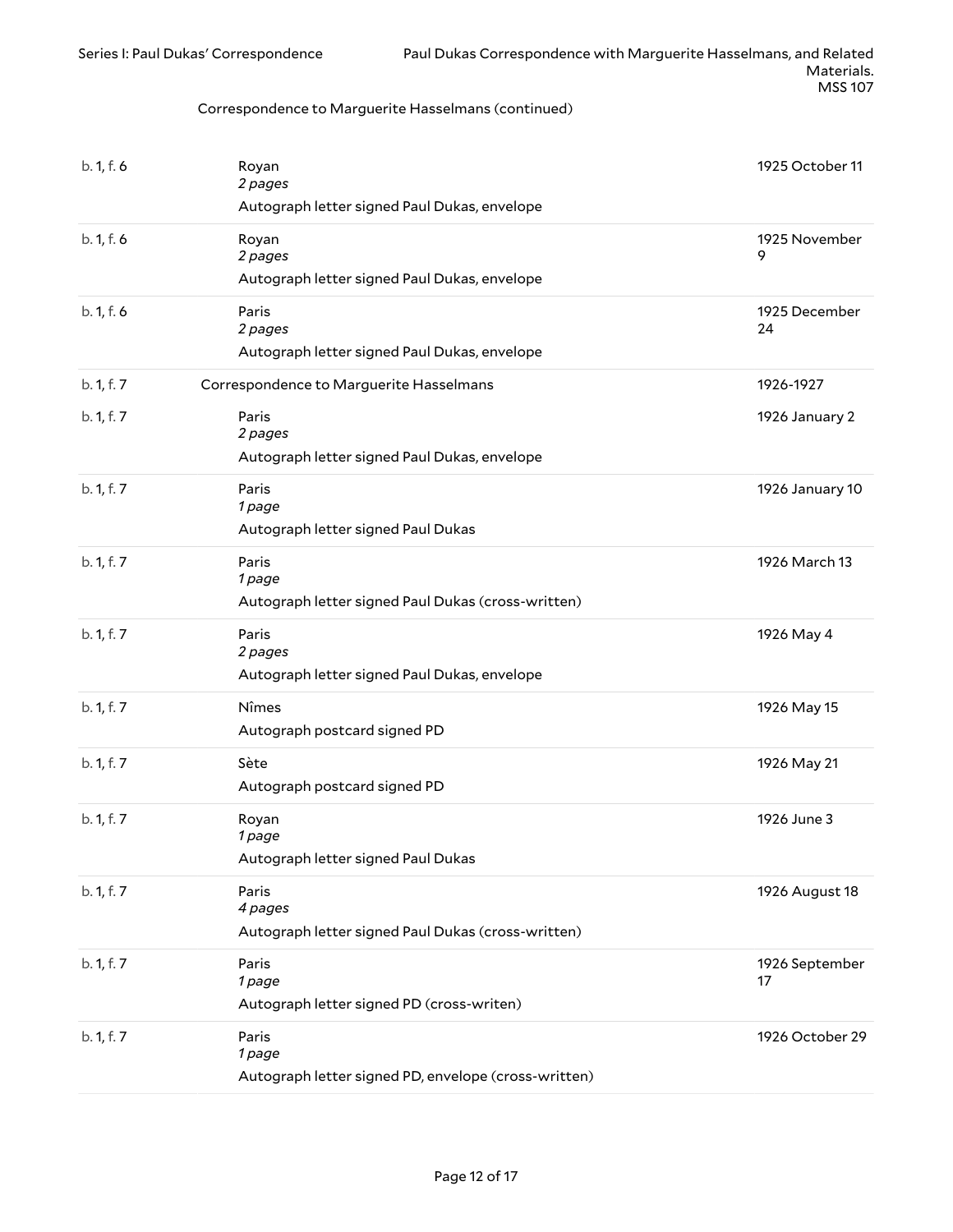| b. 1, f. 7 | Paris<br>1 page<br>Autograph letter signed Paul Dukas                | 1926 November<br>16 |
|------------|----------------------------------------------------------------------|---------------------|
| b. 1, f. 7 | Chambéry<br>Autograph postcard signed PD                             | 1926?               |
| b. 1, f. 7 | Paris<br>1 page<br>Autograph letter signed Paul Dukas (cross-writen) | 1927 June 29        |
| b. 1, f. 7 | Royan<br>3 pages<br>Autograph letter signed Paul Dukas, envelope     | 1927 July 10        |
| b. 1, f. 7 | Royan<br>4 pages<br>Autograph letter signed Paul Dukas, envelope     | 1927 July 29        |
| b. 1, f. 7 | Paris<br>1 page<br>Autograph letter signed PD                        | 1927 August 23      |
| b. 1, f. 7 | Paris<br>2 pages<br>Autograph letter signed PD, envelope             | 1927 November<br>9  |
| b. 1, f. 8 | Correspondence to Marguerite Hasselmans                              | 1928-1933           |
| b. 1, f. 8 | Paris<br>1 page<br>Autograph letter signed PD                        | 1928 March 23       |
| b. 1, f. 8 | Paris<br>2 pages<br>Autograph letter signed Paul Dukas, envelope     | 1928 May 4          |
| b. 1, f. 8 | Royan<br>Autograph postcard signed PD, envelope                      | 1928 July 16        |
| b. 1, f. 8 | Paris<br>4 pages<br>Autograph letter signed PD, envelope             | 1928 August 26      |
| b. 1, f. 8 | Paris<br>1 page<br>Autograph letter signed Paul Dukas                | 1928 December<br>23 |
| b. 1, f. 8 | Paris<br>2 pages<br>Autograph letter signed Paul Dukas, envelope     | 1931 June 12        |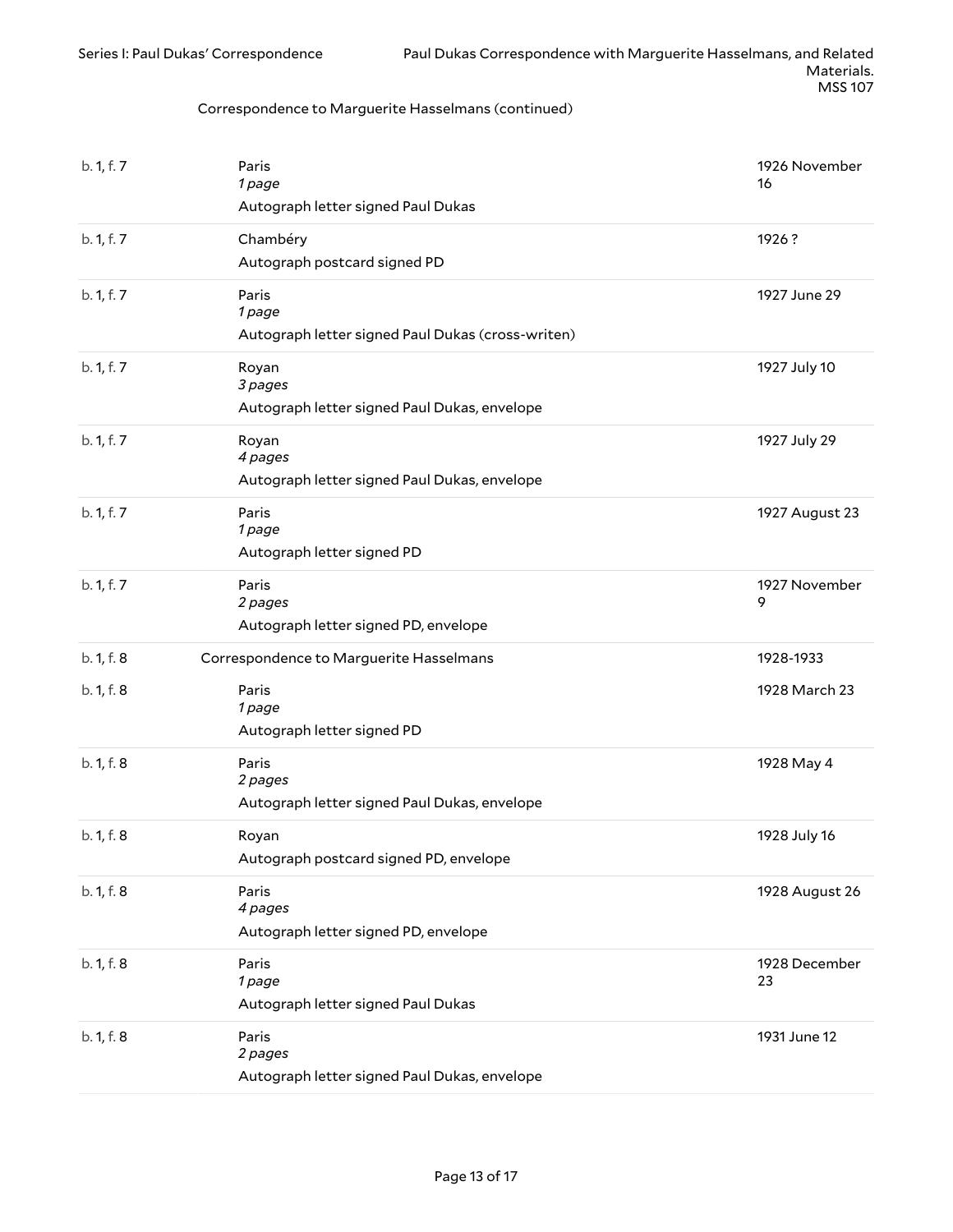| b. 1, f. 8 | Paris<br>1 page<br>Autograph letter signed PD                    | 1931 June 19         |
|------------|------------------------------------------------------------------|----------------------|
| b. 1, f. 8 | Paris<br>2 pages<br>Autograph letter signed Paul Dukas, envelope | 1931 August 8        |
| b. 1, f. 8 | Paris<br>Empty envelope                                          | 1931 July 16         |
| b. 1, f. 8 | Royan<br>Autograph postcard signed Paul Dukas, envelope          | 1931 September<br>13 |
| b. 1, f. 8 | Paris<br>1 page<br>Autograph letter signed Pd (cross-written)    | 1931 November        |
| b. 1, f. 8 | Paris<br>1 page<br>Autograph letter signed Paul Dukas            | 1931 November<br>17  |
| b. 1, f. 8 | Paris<br>1 page<br>Autograph letter signed PD (cross-written)    | 1931 November<br>24  |
| b. 1, f. 8 | Royan<br>4 pages<br>Autograph letter signed Paul Dukas, envelope | 1932 September<br>18 |
| b. 1, f. 8 | Royan<br>1 page<br>Autograph letter signed Paul Dukas            | 1933 July 28         |
| b. 1, f. 8 | Royan<br>3 pages<br>Autograph letter signed Paul Dukas, envelope | 1933 August 24       |
| b. 1, f. 8 | ?<br>Visiting card+ autograph letter, envelope                   | 1933?                |
| b. 1, f. 9 | Correspondence to Gabriel Fauré                                  | 1910-1922            |
| b. 1, f. 9 | Salzburg<br>3 pages<br>Autograph letter signed Paul Dukas        | 1910 August 21       |
| b. 1, f. 9 | Pisa<br>Autograph postcard signed PD                             | 1912 October 6       |
| b. 1, f. 9 | Royan<br>1 page<br>Autograph letter signed PD                    | 1922 June 25         |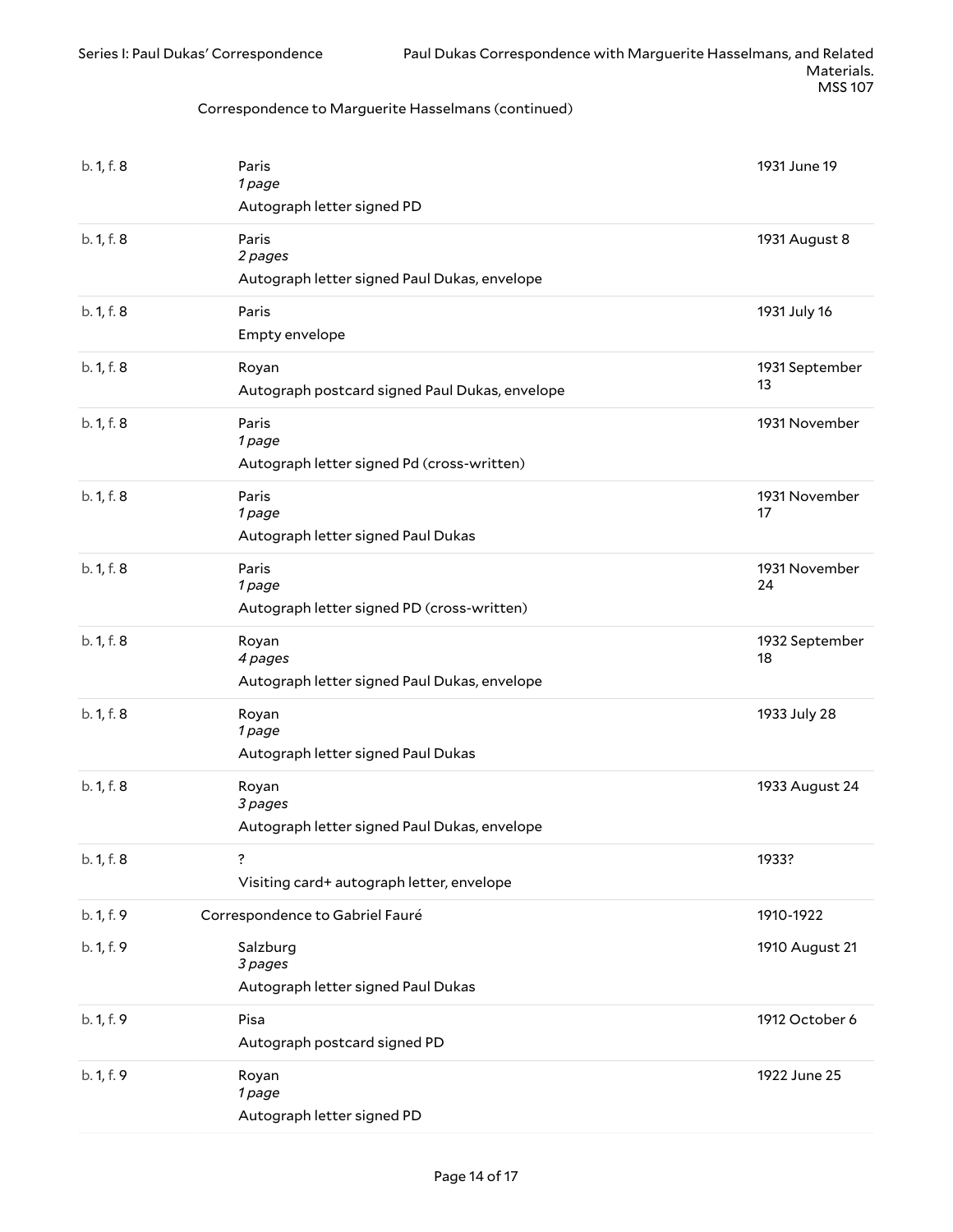# <span id="page-14-0"></span>**Series II: Other correspondence, 1893-1913**

*6 letters, 9 postcards*

| b. 1, f. 10 | Correspondence to Marguerite Hasselmans                                                      | 1895-1913                        |
|-------------|----------------------------------------------------------------------------------------------|----------------------------------|
| b. 1, f. 10 | Lalo, Pierre<br>Autograph card signed Pierre Lalo                                            | 1912                             |
| b. 1, f. 10 | Paris<br>2 pages<br>Lalo, Pierre, 1866-1943<br>Autograph letter signed Pierre Lalo, envelope | 1912 November<br>16              |
| b. 1, f. 10 | Egreville<br>Massenet, Jules, 1842-1912<br>Empty envelope                                    | 1898 July 4                      |
| b. 1, f. 10 | Massenet, Jules<br>Autograph letter + visiting card                                          | 1905 July 27                     |
| b. 1, f. 10 | Poujaud, Paul<br>3 pages<br>Autograph letter signed Paul Poujaud                             | 1910 July 11                     |
| b. 1, f. 10 | Poujaud, Paul<br>Autograph postcard signed P. Poujaud.                                       | 1912 August 31                   |
|             |                                                                                              |                                  |
| b. 1, f. 10 | Poujaud, Paul<br>Autograph postcard signed Paul Poujaud.                                     | 1913 September<br>$\overline{7}$ |
| b. 1, f. 10 | Saint-Saëns, Camille<br>Autograph card, envelope                                             | 1903 April                       |
| b. 1, f. 10 | Paris<br>Viardot-García, Pauline, 1821-1910<br>Autograph postcard signed P. Viardot          | 1895 May 29                      |
| b. 1, f. 10 | Paris<br>Viardot-García, Pauline, 1821-1910<br>Autograph postcard signed PV                  | 1895 October 12                  |
| b. 1, f. 11 | Correspondence to Alphonse Hasselmans                                                        | 1893-1901                        |
| b. 1, f. 11 | M. de Hastfer<br>Autograph postcard                                                          | 1901 January 7                   |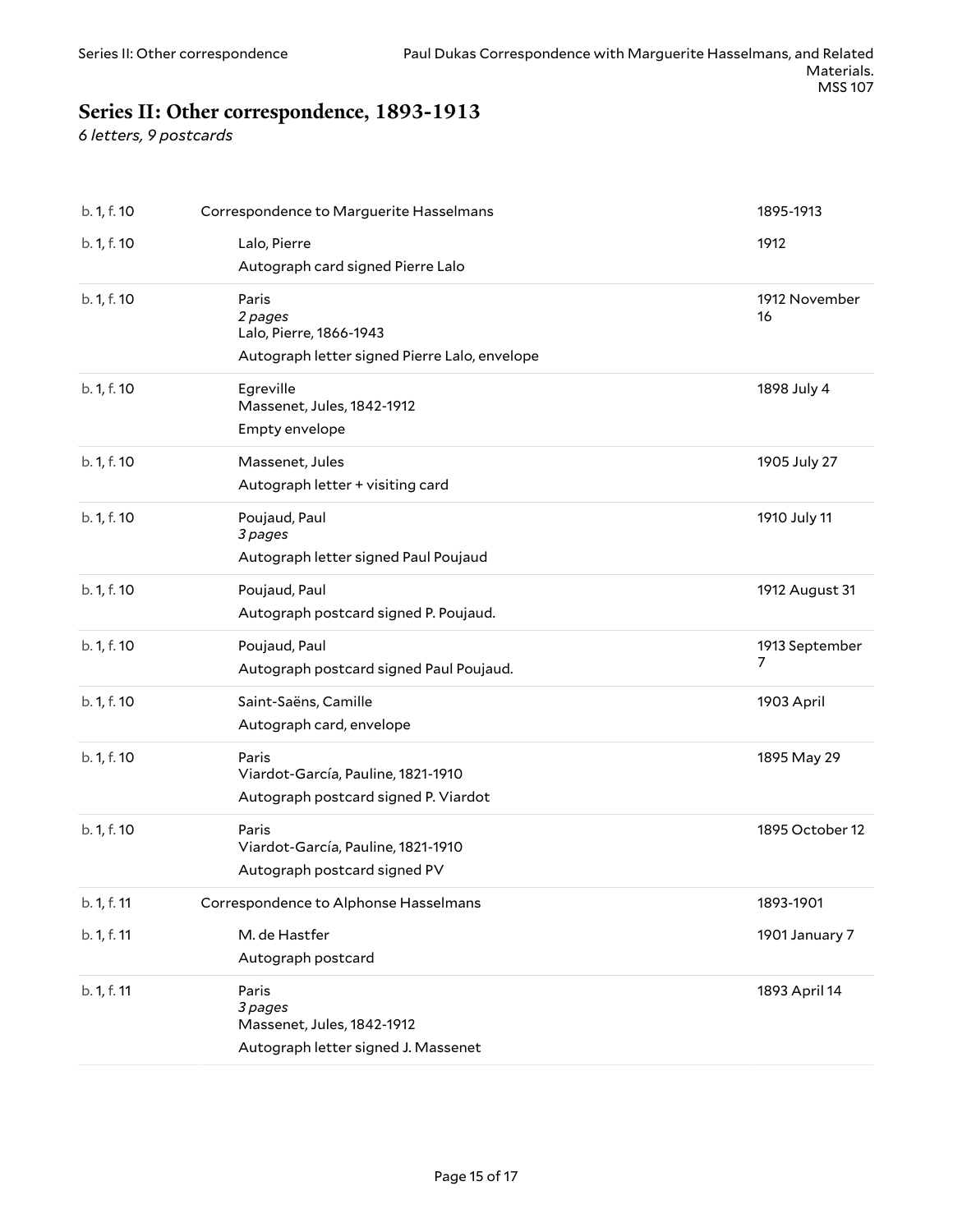Correspondence to Alphonse Hasselmans (continued)

| b. 1, f. 11 | Egreville<br>1 page<br>Massenet, Jules, 1842-1912<br>Autograph letter signed J. Massenet, envelope | 1905 July 27 |
|-------------|----------------------------------------------------------------------------------------------------|--------------|
| b. 1, f. 11 | Morlaix<br>1 page<br>Pierné, Gabriel, 1863-1937<br>Autograph letter signed Gabriel Pierne          | 1905 July 31 |
| b. 1, f. 12 | Correspondence to Louis Hasselmans                                                                 | 1893-1911    |
| b. 1, f. 12 | Godard, Benjamin<br>1 page<br>Autograph letter signed Benjamin Godard                              | 1893 May 16  |
| b. 1, f. 12 | Paris<br>Autograph postcard signed?                                                                | 1911 May 4   |